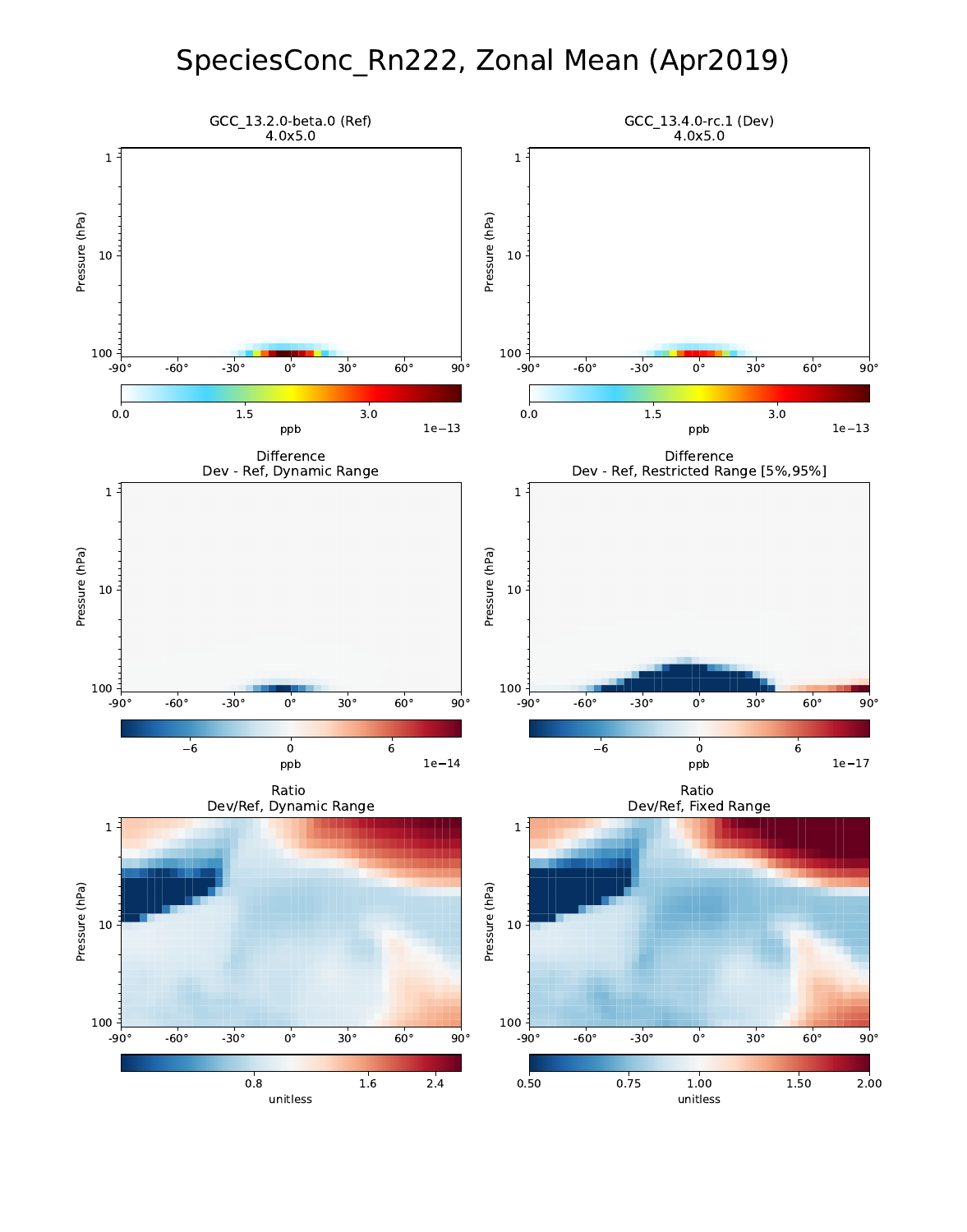# SpeciesConc\_Pb210, Zonal Mean (Apr2019)

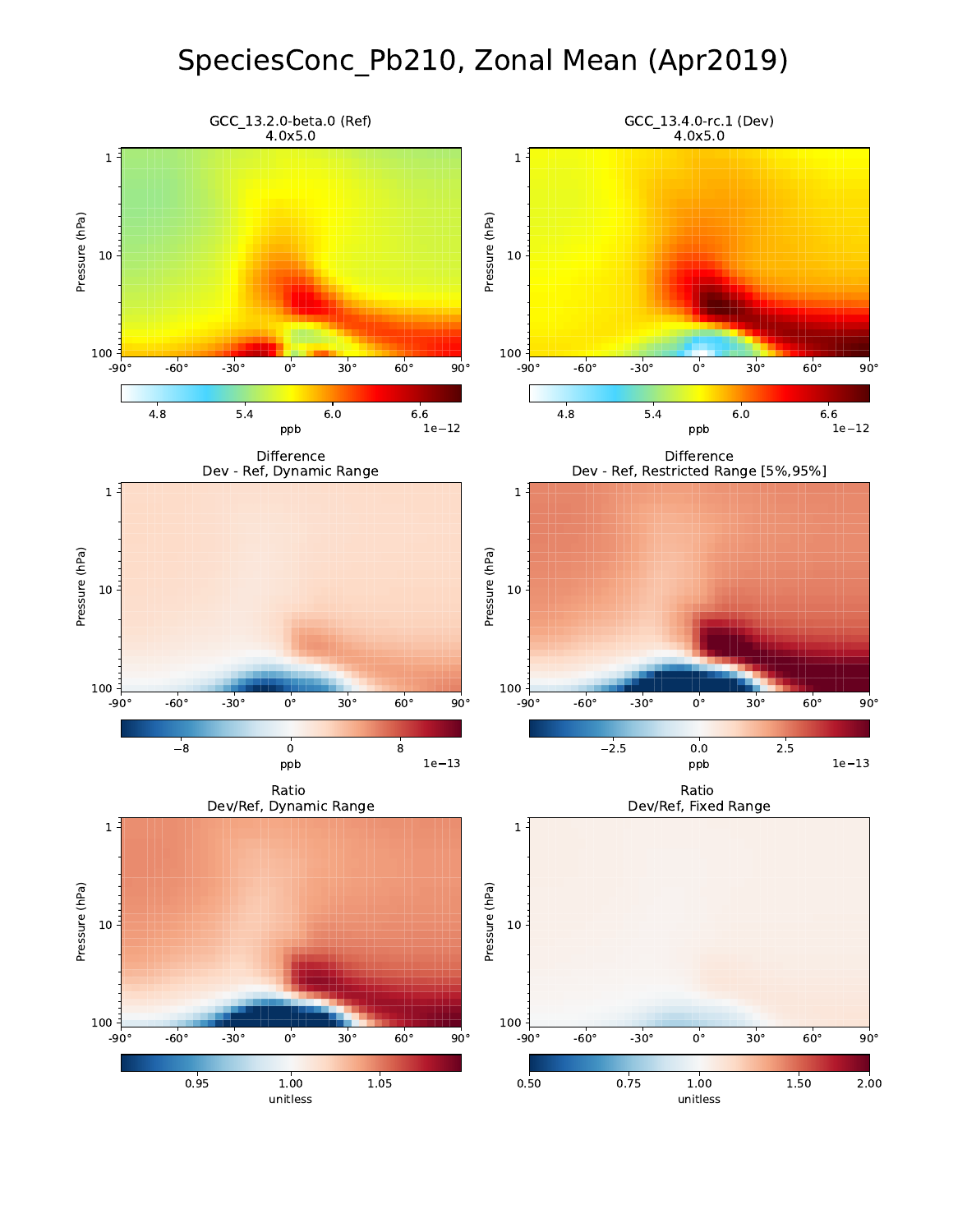# SpeciesConc\_Pb210Strat, Zonal Mean (Apr2019)

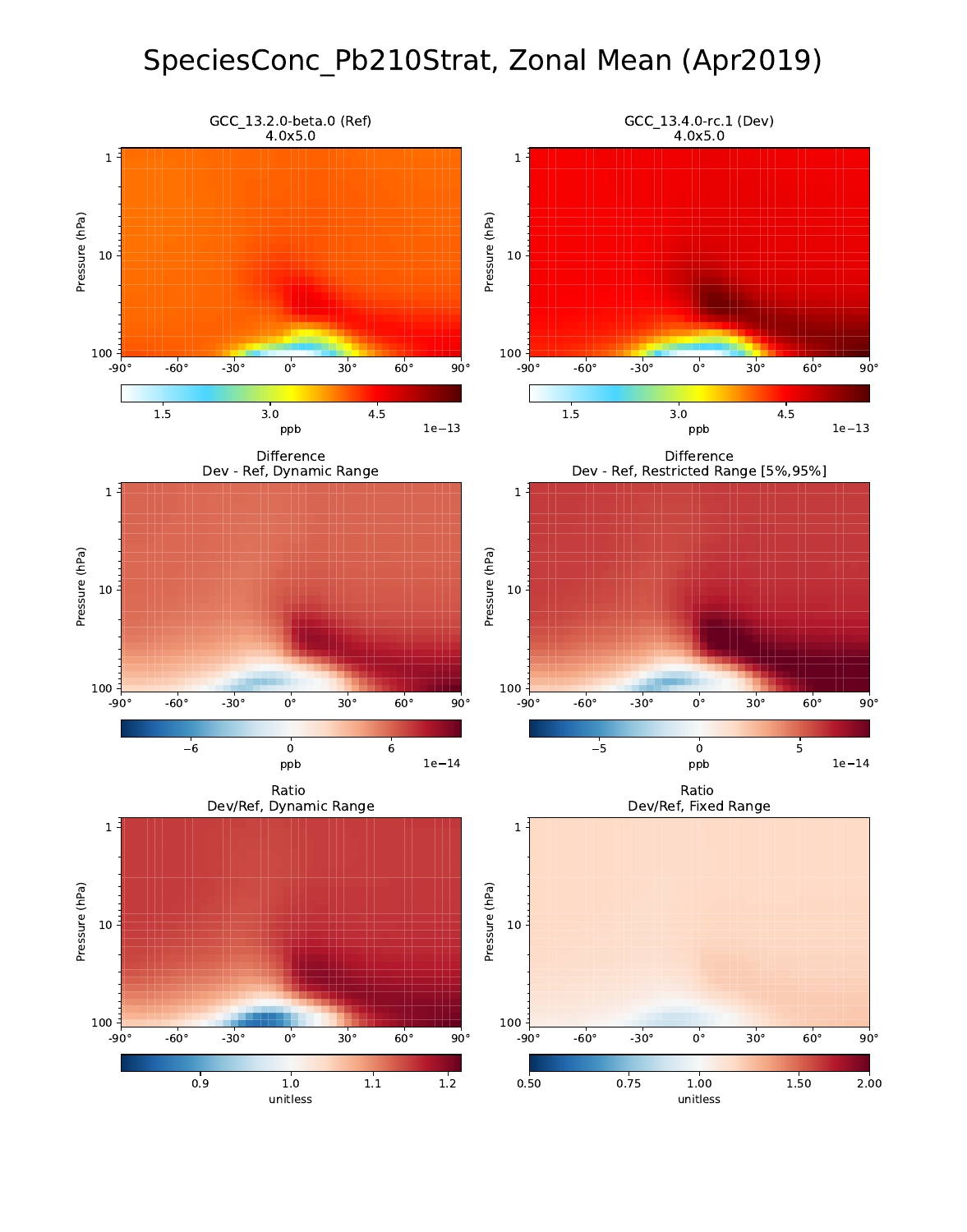# SpeciesConc\_Be7, Zonal Mean (Apr2019)

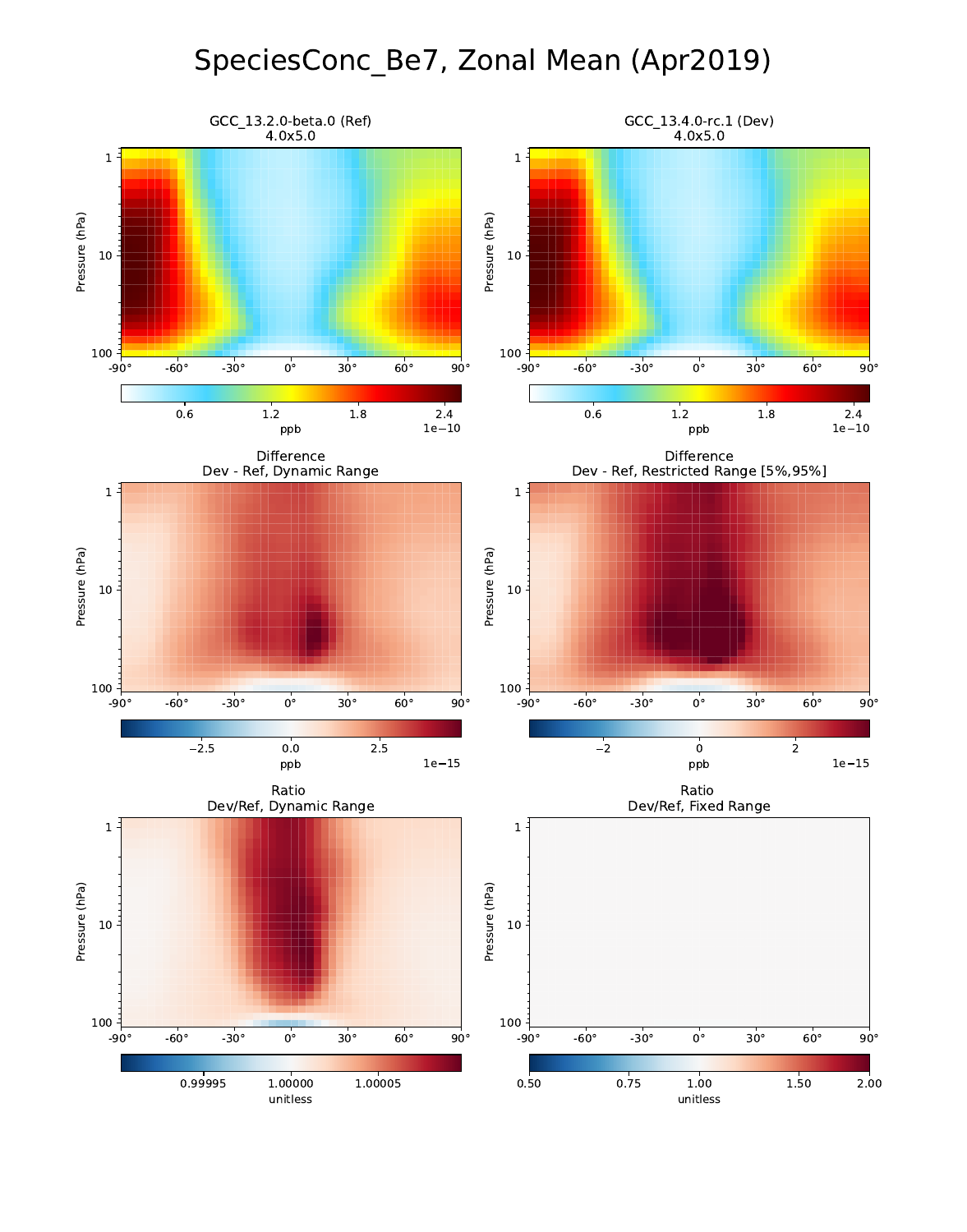# SpeciesConc\_Be7Strat, Zonal Mean (Apr2019)

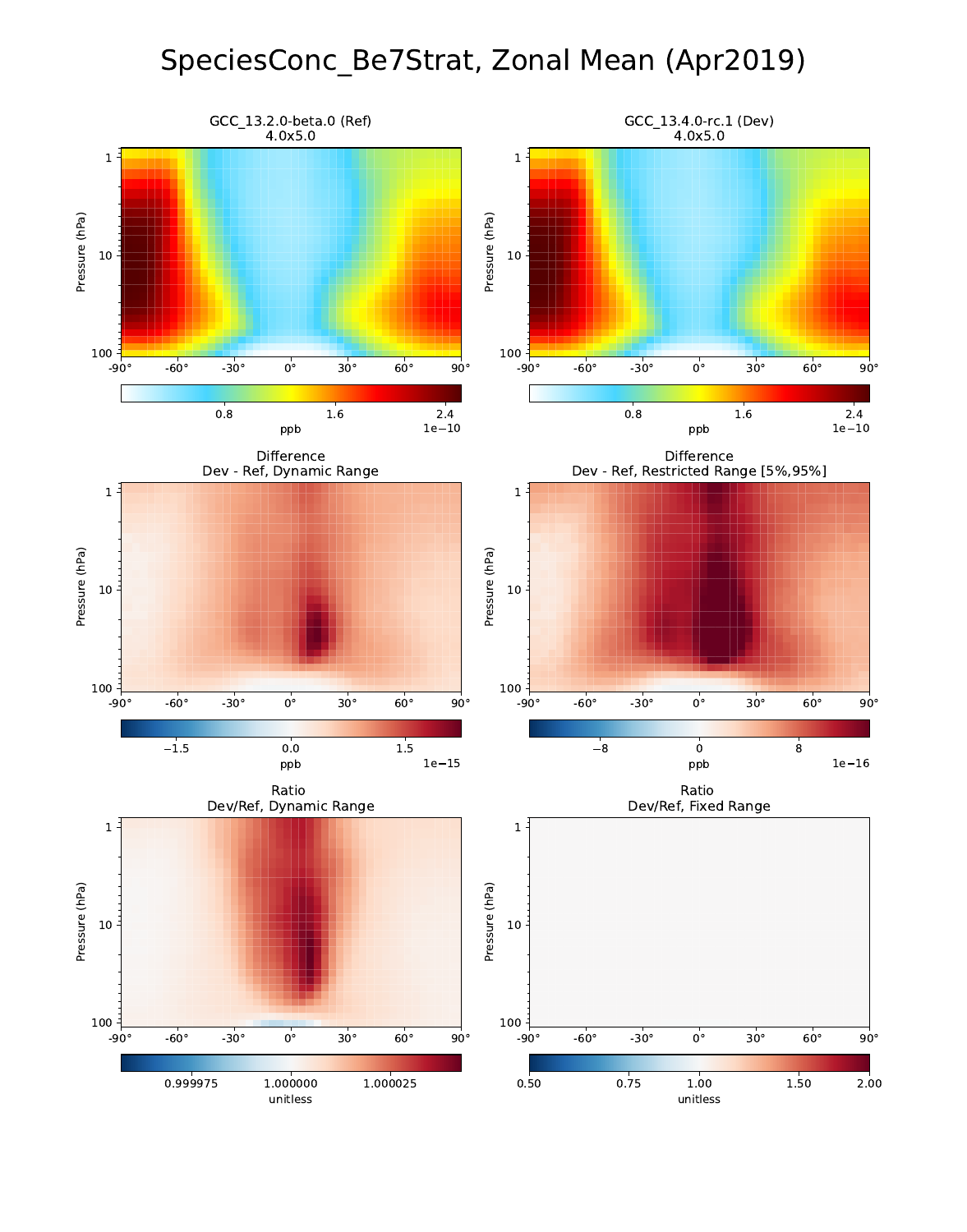# SpeciesConc\_Be10, Zonal Mean (Apr2019)